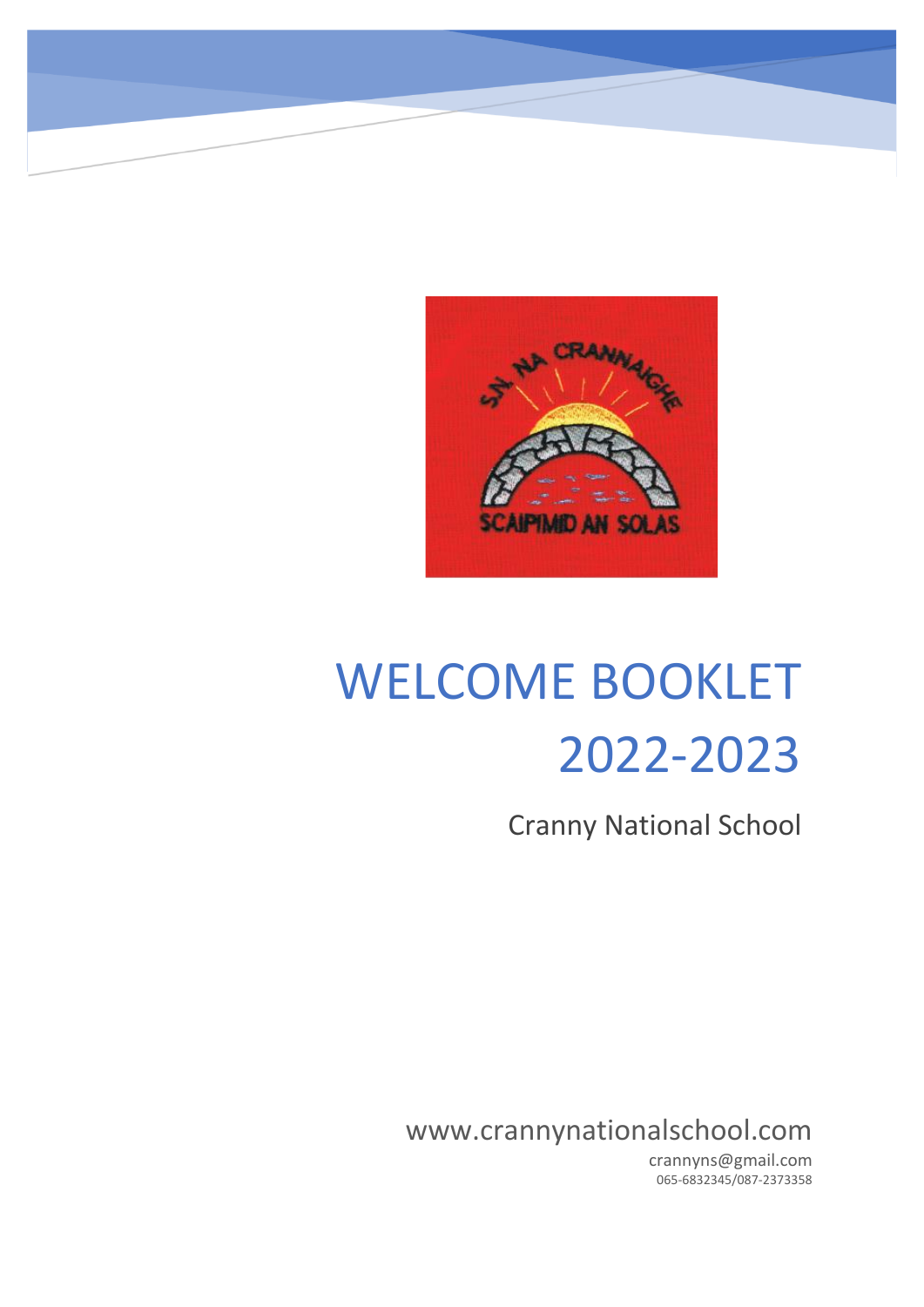## Introduction

Dear Parents/Guardians,

I would like to take this opportunity to welcome you to Cranny National School. We are delighted to share in this wonderful milestone with you and your family and we look forward to introducing your child to the wonderful learning experiences of school life here in Cranny N.S.

Cranny National School is a Catholic School. Our school ethos is visible and present in the day to day running of our school. At Cranny N.S., we strive to provide a happy, supportive and secure environment where each child will develop to the best of his or her potential.

We have put this booklet together as a general guide for parents. We trust you will find it helpful and that your child will be happy and fulfilled in their new school.

I look forward to meeting with you and I hope you enjoy your journey with us here in Cranny N.S.

Kind regards,

Edel McMahon

\_\_\_\_\_\_\_\_\_\_\_\_\_\_\_\_\_\_\_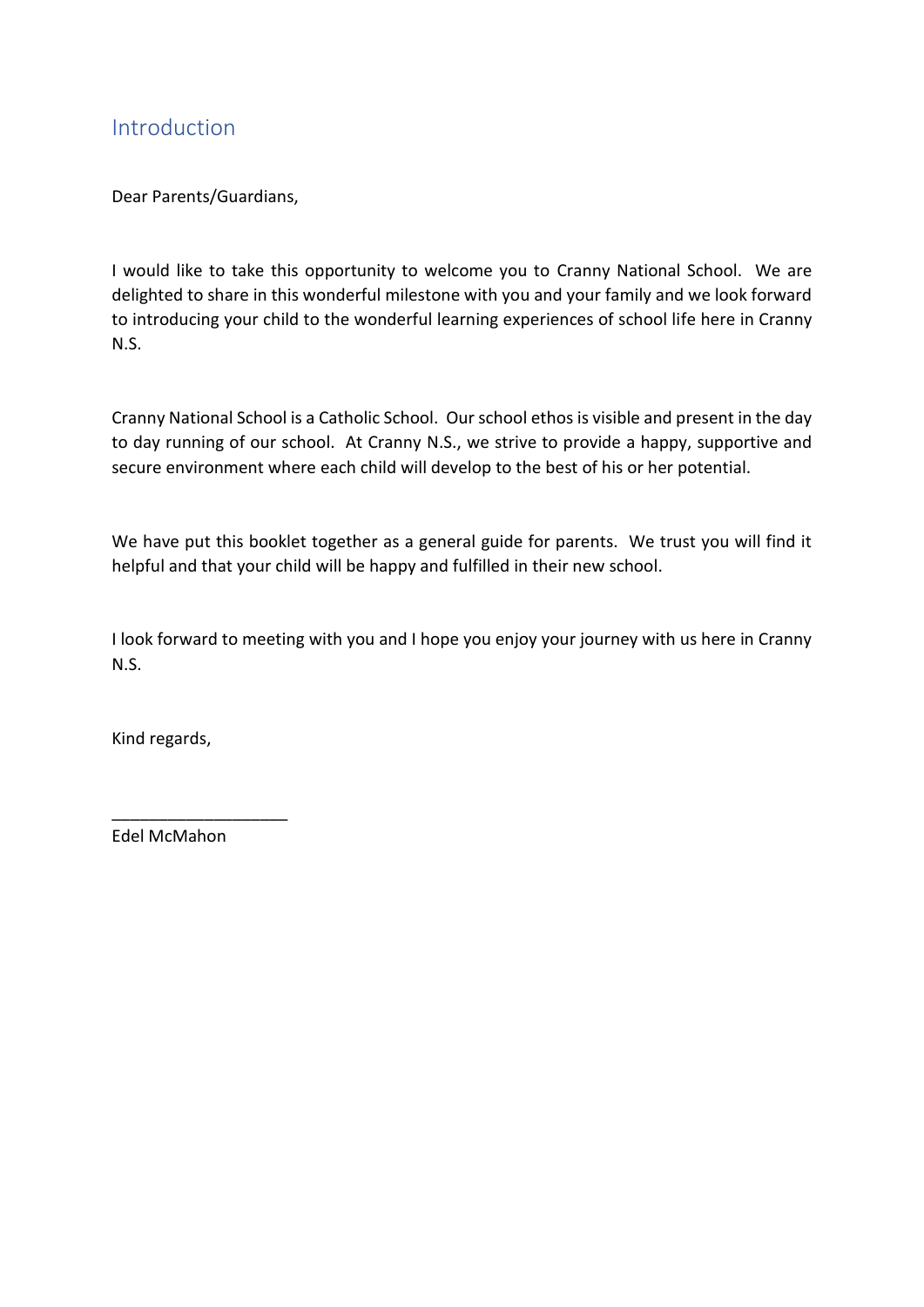# Board of Management

| Chairperson      | Roisin O'Connor      |
|------------------|----------------------|
| Secretary        | Edel McMahon         |
| <b>Treasurer</b> | Sheila Meaney        |
| Others           | Fr. Albert McDonnell |
|                  | Patricia Cunningham  |
|                  | Noel McMahon         |
|                  | Declan Casey         |
|                  | Susan King           |

The Board of Management of Cranny National School is constructed as follows:

The Board of Management has a statutory obligation to ensure through the Principal and teaching staff that:

- General education provision within the school is of a high quality.
- The needs of the students are identified and responded to by the school.
- Appropriately qualified competent teaching and non-teaching staff are appointed subject to

approval of the Patron and Department of Education

- School plans are developed, implemented and regularly evaluated.
- Management and staff development needs are identified and provided within available resources.
- Parents receive information on their child's progress.
- The school complies with all rules and regulations prescribed by the Department of

Education and Skills.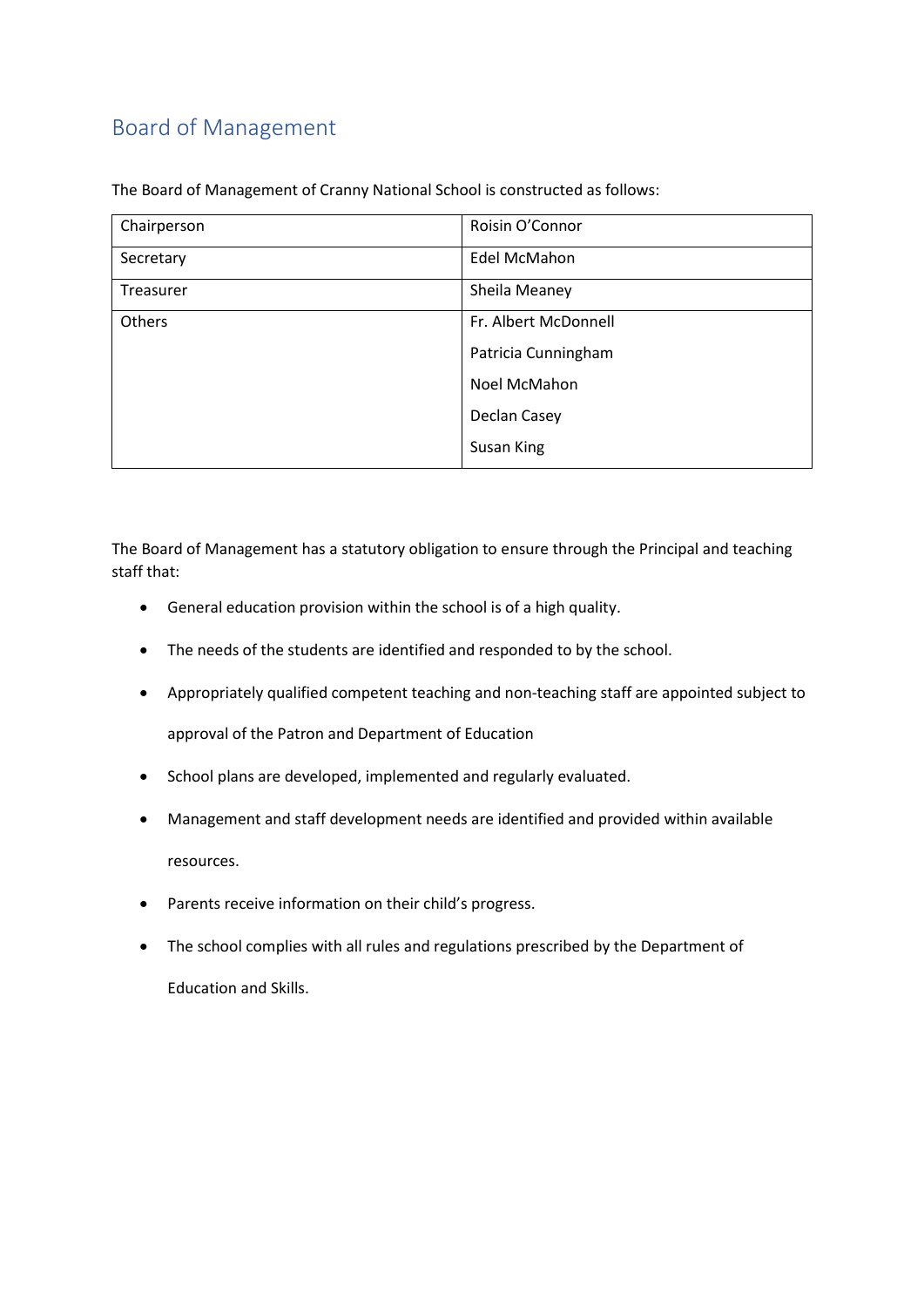## School Day

The 2022 school year begins on **Wednesday August 31st** .

#### **Junior Infant School Day**

#### **Wednesday 31/8/2022 to Friday 9/9/2022** 9:20am – 12:30pm

From Monday 12<sup>th</sup> September Junior Infants will attend for the full school day from 9:20am to 2:00pm.

#### **Junior/Senior Infants School Day:** 9:20am to 2:00pm

#### **1 st – 6 th Classes:** 9:20am to 3:00pm

Children are permitted on the school grounds from **9:10am**. On the first days of school, parents are welcome to bring their children into the classroom. Take a moment and enjoy the milestone of your child starting 'big school'. On the first morning, try not to stay too long. Give your child a hug and let them get playing. We will be sure to call you if there are any concerns.

#### Attendance

Your child should attend school every day. Schools have an obligation to report absences of twenty days or more to the National Education Welfare Board. If your child is absent, please write a short note to the classroom teacher on their return to school or you can emai[l crannyns@gmail.com.](mailto:crannyns@gmail.com) If your child is expected to be absent from school for more than two consecutive days, please call the school and let them know. For safety reasons children will not be released during school hours to anyone except parents/guardians. Children should only be collected early if necessary, please advise the class teacher if your child is going home early. School starts promptly at 9:20am each morning.

## Holidays

A school calendar will be provided to you in hardcopy over the coming weeks and is also available to download and print from our website [www.crannynationalschool.com](http://www.crannynationalschool.com/)

A parent taking a child from school during school time for an extended time e.g. holiday is requested to inform the principal in writing including reason for and dates of absence.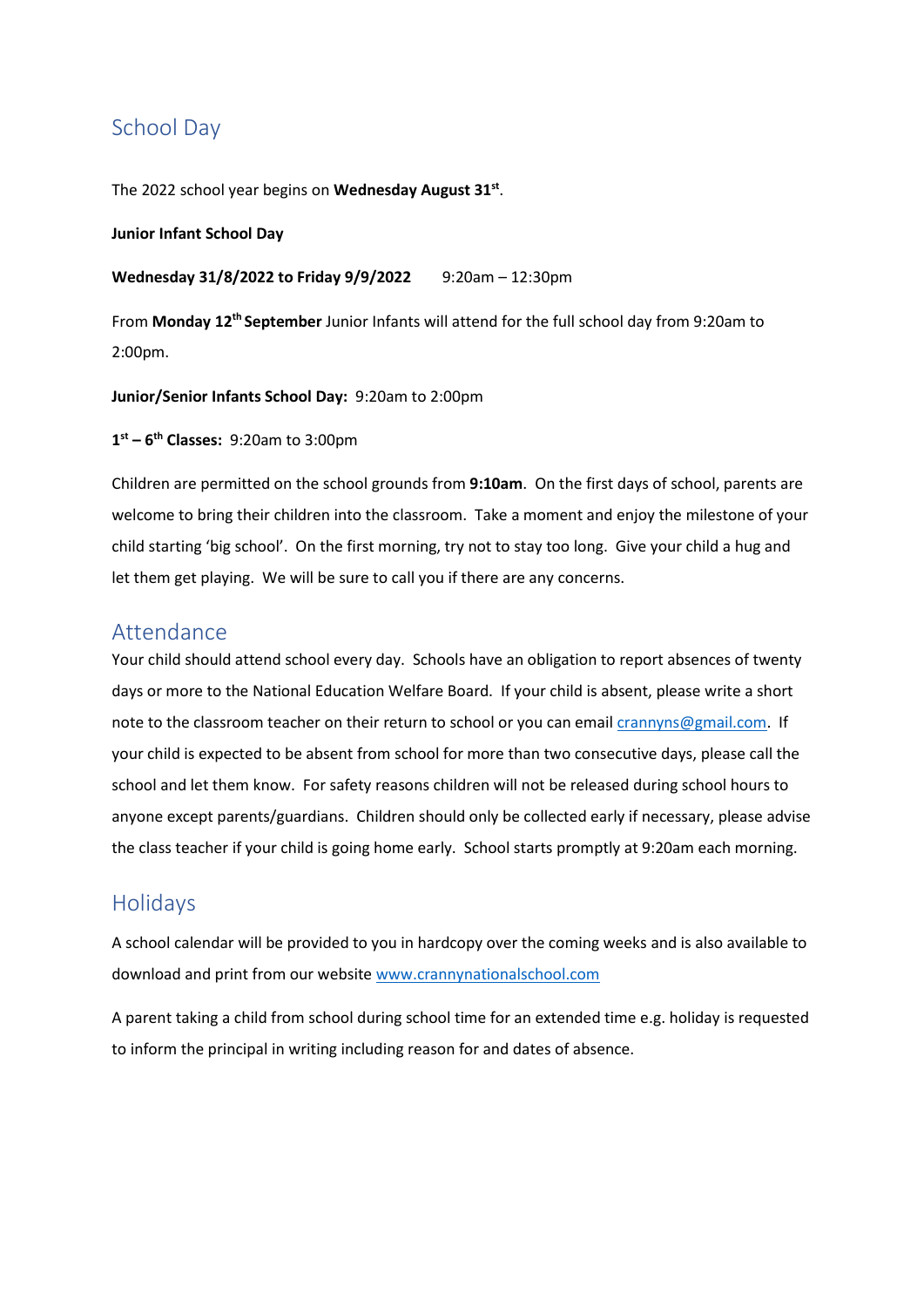## Uniform

The uniform at Cranny N.S. consists of a red jumper/cardigan, white shirt, red tie and grey trousers/pinafore. The school jumper with crest is available from The Family Store, Kilrush. Children are encouraged to wear comfortable footwear. Please ensure that children's school bags can fit an A4 size pocket folder.

Please label all jackets/coats/jumpers/lunch boxes/flasks etc. Let your child practice putting on and taking off their coat. Velcro fastened runners are ideal for young children and they promote their independence.

## Infectious Illnesses

If a child has a serious medical complaint or any infectious illness, the class teacher must be informed immediately.

When a child is unwell or has an infectious illness, he or she should not attend school. If a child feels unwell during the school day parents/guardians will be phoned. If a child has been vomiting, we request that the child does not return to school for at least 24 hours.

# Allergies/Administration of Medication

We have a duty to safeguard the health and safety of pupils. However, teachers/staff do not personally undertake the administration of medication (e.g. Cough bottles, tablets, applications of cream)

The school requires parents/guardians to inform in writing of any medical condition suffered by their child. This information should be provided at enrolment, the beginning of each school year or at the development of any medical condition at a later date.

Where children are suffering from life threatening conditions or allergies, parents/guardians should outline clearly in writing, what should or should not be done in a particular emergency situation, with particular reference to what may be a risk to the child.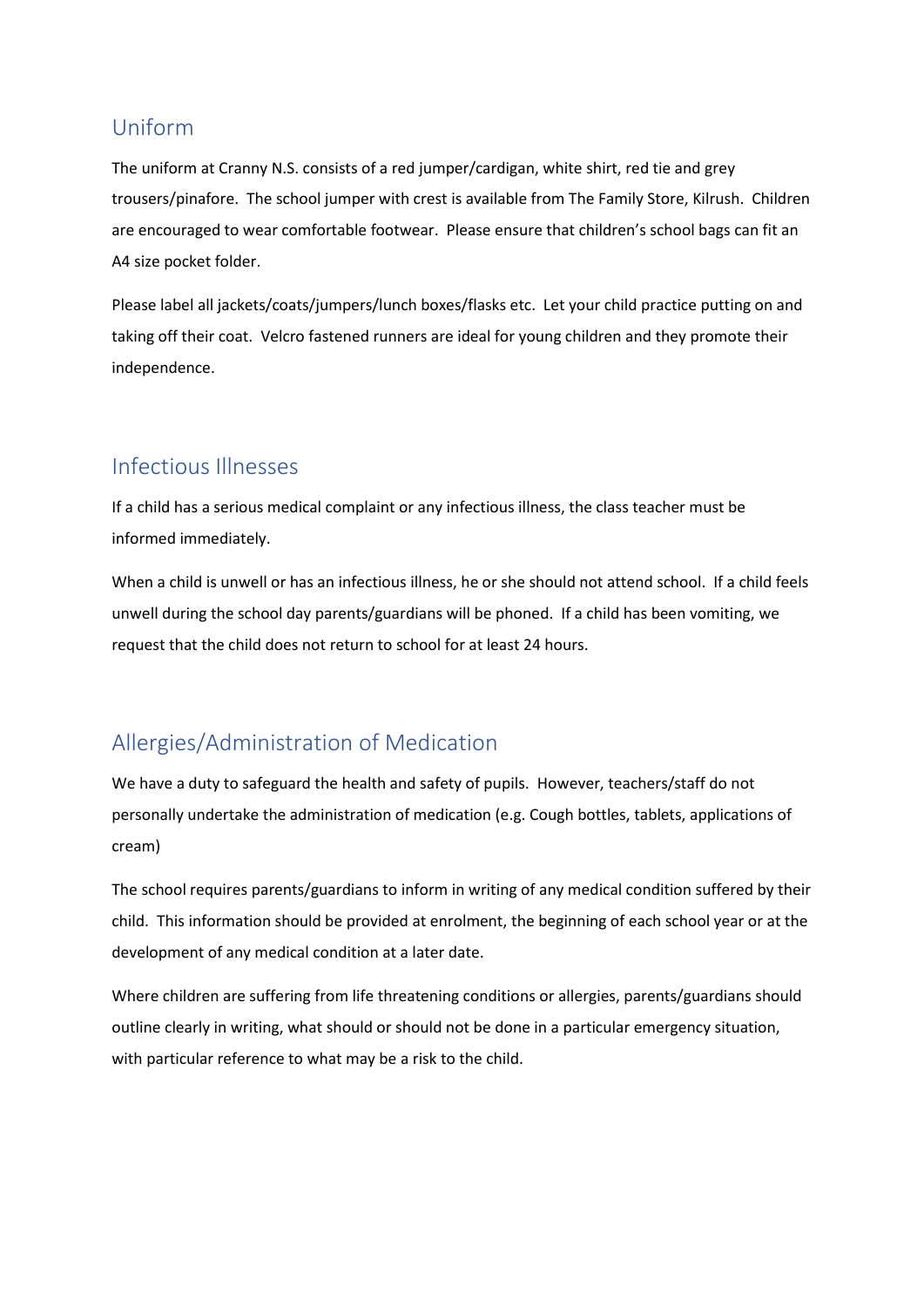# Accidents in school

If an accident happens in school, your child will receive first aid for minor cuts and bruises. If there is anything more serious, you will be contacted by the school.

## Parent Teacher Meetings

Teachers will meet with parents/guardians during the first term to discuss each child's progress. Parents/Guardians and teachers will meet on an informal basis throughout the school year also.

If you have any concerns or questions, please make an appointment and we can meet to discuss these at an appropriate time that suits both parties and does not interfere with classroom teaching. We will send home written reports at the end of the school year.

## Parental Involvement

We believe that parents/guardians, the school and the community working together enhances the education of our students. Parental involvement in Cranny NS is encouraged, welcomed and appreciated.

## Subjects

The Department of Education and Skills is responsible for the education of children in Ireland. Under the curriculum laid down by the Department all students will be taught the following subjects: English, Gaeilge, Maths, Science, Drama, Geography, Music, History, Geography, Science, SPHE, PE, Visual Arts and Religious Education.

# Aistear and Learning through play

Much of children's early learning and development takes place through plan and hands-on experience. Through play, children explore social, physical and imaginary worlds.

These experiences help them manage their feelings, develop as thinkers and develop socially, be creative and imaginative and develop language skill to lay the foundations for becoming effective communicators and learners. Aistear is a programme for early childhood education. It ensures that your child's transition from pre-school to primary school is as seamless as possible.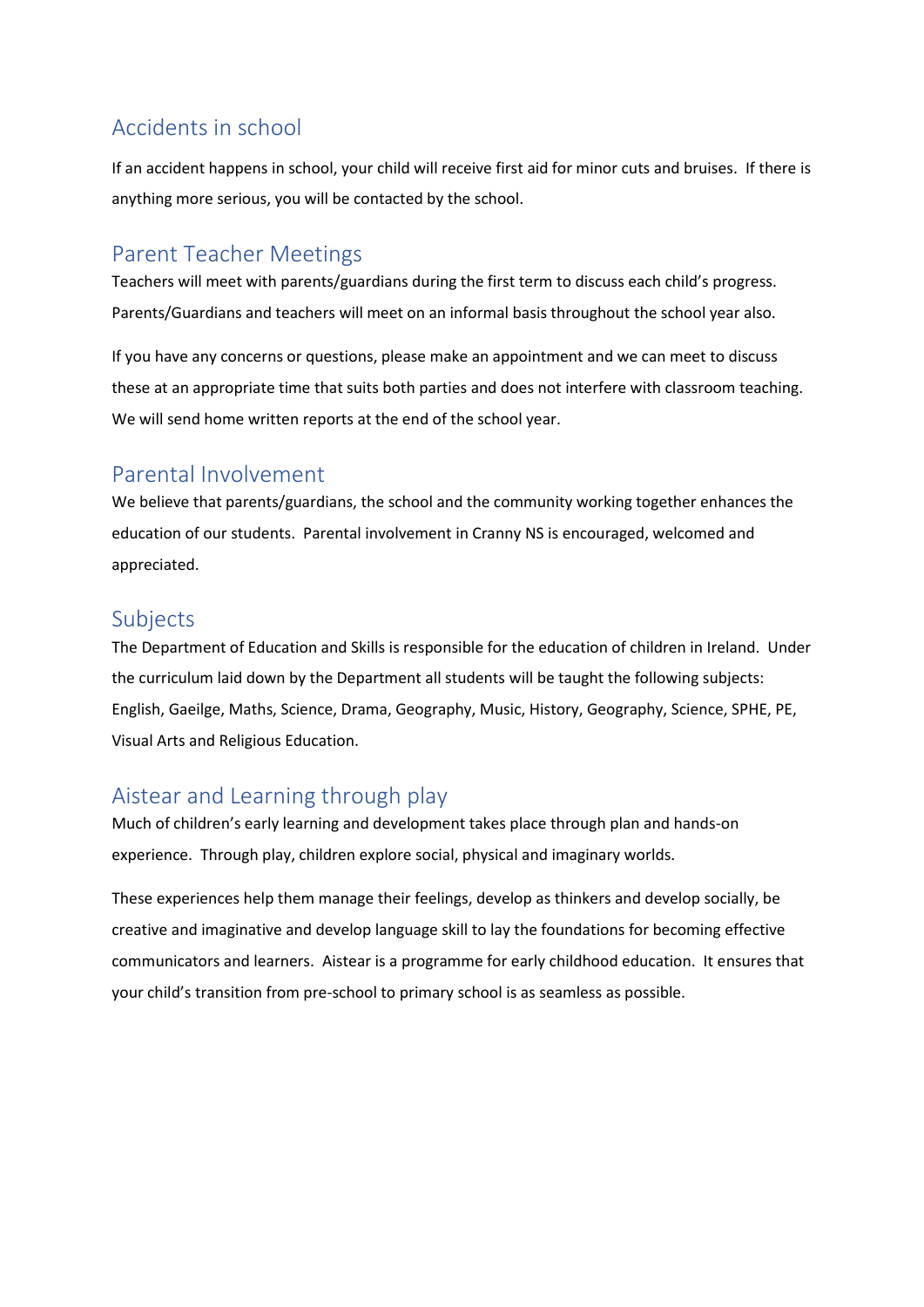# Special Educational Teaching – The Continuum of Support

We welcome all children into our school. In relation to application for the enrolment of children with Special Needs, we do request a copy of the child's medical and/or psychological or multidisciplinary team report.

The Department of Education and Skills has set out the Continuum of Support framework to assist schools in identifying and responding to students' needs. This framework recognises that special educational needs occur along a continuum ranging from mild to severe, and from transient to long term and that students require different levels of support depending on their identified educational needs. Using this framework helps to ensure that interventions are incremental, moving from classbased interventions to more intensive and individualized support and that they are informed by careful monitoring of progress.



Pupils who would benefit from extra support can receive support in various ways in class support and some in the form of withdrawal. More capable children may also receive extra support to ensure that they are being challenged.

#### Assessment of Need

Any parent/guardian who feels their child may have a disability can apply for an assessment under the Disability Act. The HSE provides a team assessment for free for children of 6 years and under. This may alleviate any concerns you may have and will help us support your child. Please contact your local Health Centre for more information.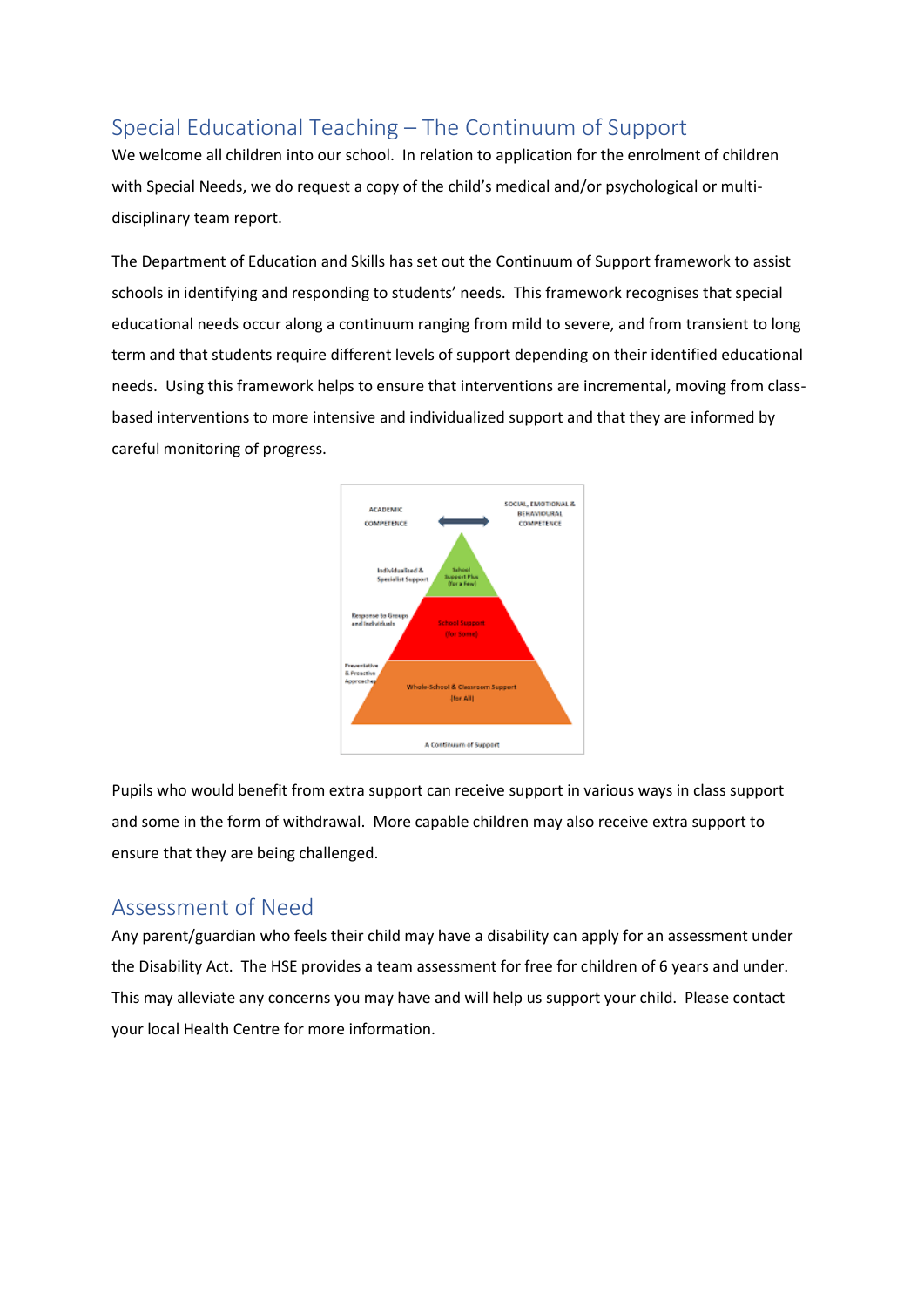#### Books

Your child's books, copies and folders are kept in school until the end of the year. At times books may be sent home for homework.

#### Homework

Homework given to Junior Infants should take no longer than 30 minutes. Written homework will not be given to Junior Infants until after the October mid-term break. Try and encourage your child to complete their homework as soon as they come home from school, as they are still in school mode. Leaving homework until late means your child will be tired and may learn to resent it. Homework should be a positive experience. If you have any concerns or issues with homework please contact the class teacher.

## Mobile Phone Policy

Children should not bring mobile phones to school unless it is absolutely necessary to make contact with parents after school hours.

If parents must make contact with their children during school hours, they may do so on the school's mobile phone 087-2373358.

#### Behaviour

We believe that all children are equal and deserve to be respected. We expect that all children will follow the code of behaviour. Bullying is not acceptable in our school.

We affirm our students and promote positive behaviour. There are clear class rules in which children have input. Sanctions are imposed for misbehaviour. If there is an ongoing issue regarding misbehaviour, parents will be informed.

The code of behaviour and anti-bullying policy are available to view upon request.

#### Tours

Parents are asked for permission when we are going on school tours. However, for local outings, permission is not sought once parents sign the permission section of the registration form. Children are often engaged in active learning and leave the school to support the curricular objectives.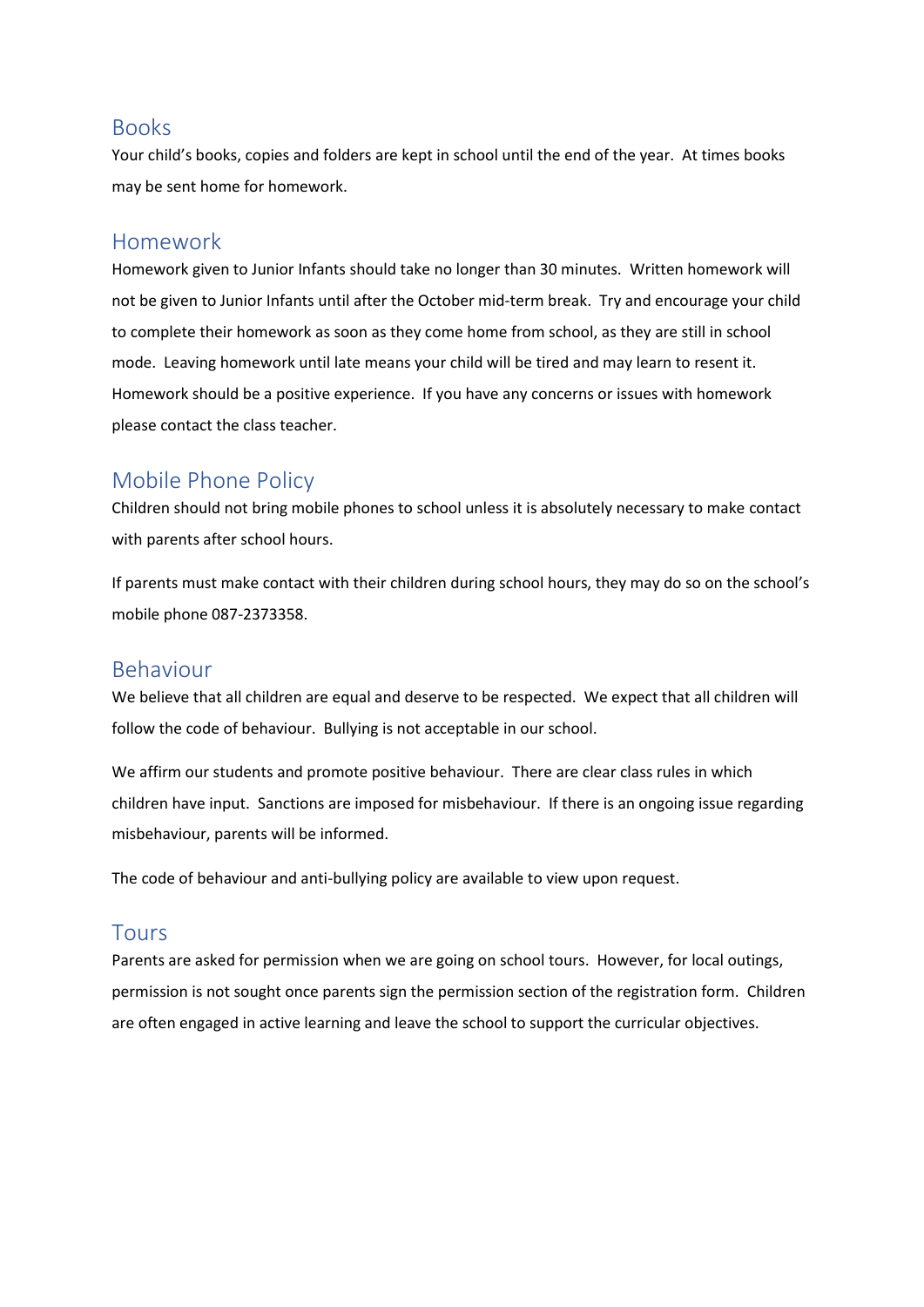### Ways you can prepare your child for school

- 1. Talk about school, concentrate on the positive aspects of school such as meeting friends and the activities they will do such as painting, jigsaws and going on trips. Ask them about their day. Don't be surprised if they say they did nothing in school as often they don't realise that they are learning. Early oral language development has a strong impact on a child's reading ability.
- 2. Give your child input into their school life such as buying a school bag or new pencil case.
- 3. Practice nursery rhymes at home and read stories and fairy tales. Familiarity reassures children and gives them greater confidence. Reading readiness is the key skill to introduce your child to the mechanics of reading, reading direction, the conventions of writing, awareness of text and most importantly nurturing a motivation to read and develop a love for books
- 4. Play helps a child develop motor skills, visual discrimination skills and vocabulary. Play also encourages children's social skills in order to establish friendships. Games such as snap, matching, jigsaws etc. have high educational value.
- 5. Show you child how to open bananas, yoghurts and put a straw into a drink.
- 6. Make sure your child has plenty of sleep. Starting school can be daunting, exciting and tiring.
- 7. On the first few mornings try not to stay too long in the classroom. Remember it is a valuable part of your parenting skills that you have developed your child to be independent enough to go to school. Give your child a hug and let them go into class. If there are any concerns, we will contact you.
- 8. Encourage independence where your child hangs up their own jacket, carries their own bag and takes down their own chair. Practice opening and closing their lunch box and drink container they intend using for school.
- 9. Limit television viewing, especially before your child comes to school and before they go to bed.
- 10. Encourage your child to colour, write, scribble, paint, manipulate play dough, cut safely as this strengthens the child's hand muscles to enrich gross and fine motor skills.
- 11. Become involved in school life.
- 12. It is essential that your child eats breakfast every day. If you are late getting up and you do not have time to prepare/eat breakfast tell your child's teacher and send some fruit/bread for the child to eat when they get to school.
- 13. Bring your child on trips to the library to encourage a love of books.